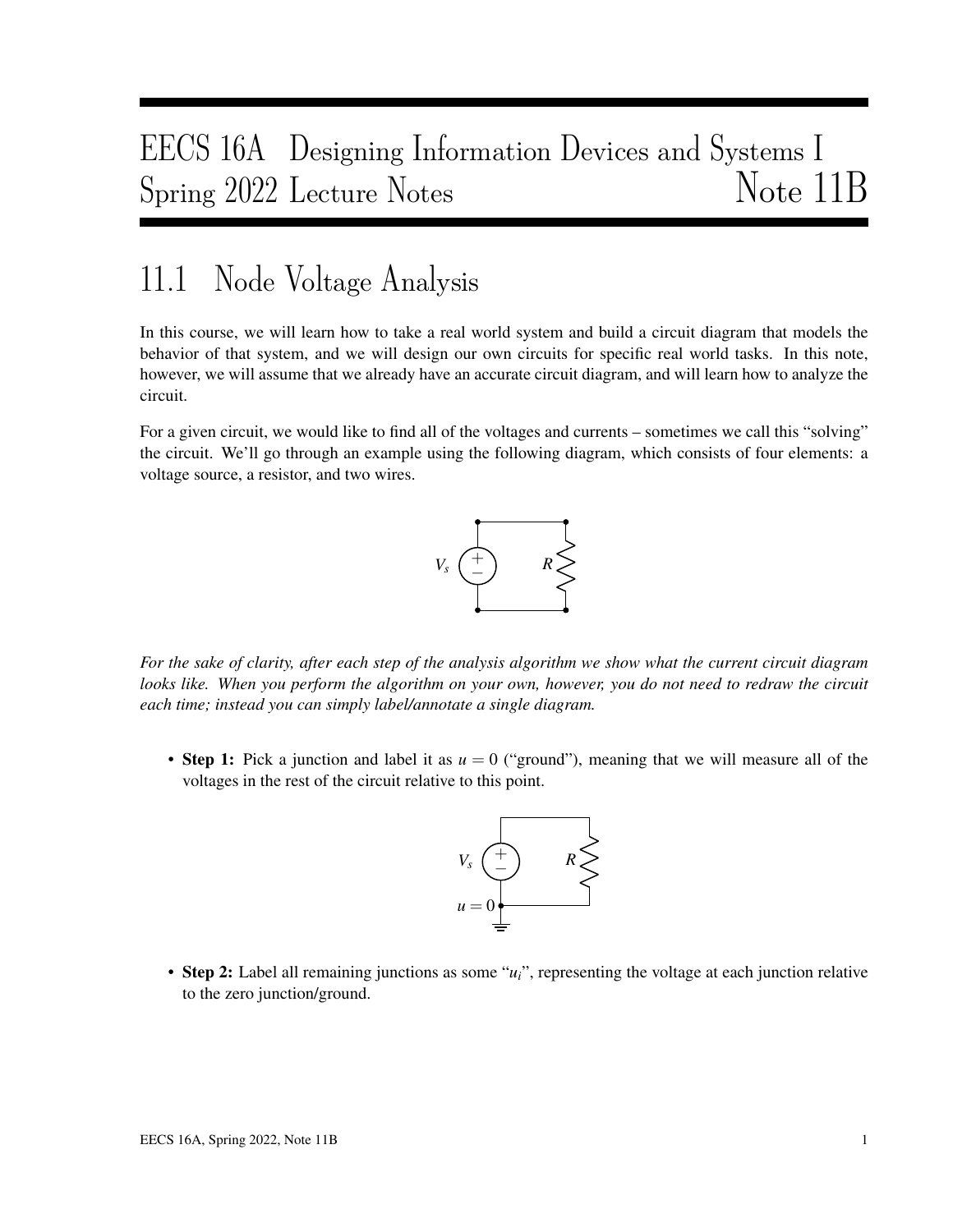

*You will see soon that we can simplify our procedure by labeling nodes rather than junctions in the circuit. Once you have some familiarity with the procedure there are simplifications (See 11.2) we can make to avoid analysis in every single wire, but we describe here the most complete and rigorous version.*

• Step 3: Label the current through every element in the circuit "*in*". Every element in the circuit that was listed above should have a current label, including ideal wires. The direction of the arrow indidates which direction of current flow you are considering to be positive. At this stage of the algorithm, you can pick the direction of all of the current arrows *arbitrarily* - as long as you are consistent with this choice and follow the rules described in the rest of this algorithm, the math will work out correctly.



Note that we only label the current once for each element – for example, we can label  $i_3$  as the current leaving the resistor (as is done in the diagram) *or* we can label it as the the current entering the resistor. These are equivalent because KCL also holds within the element itself  $-$  i.e., the current that enters an element must be equal to the current that exits that same element.

• Step 4: Add +/− labels on each element, following **Passive Sign Convention** (discussed below). These labels will indicate the direction with which voltage will be measured across that element.



#### Passive sign convention

The passive sign convention dictates that positive current should *enter* the positive terminal and *exit* the negative terminal of an element. Below is an example for a resistor: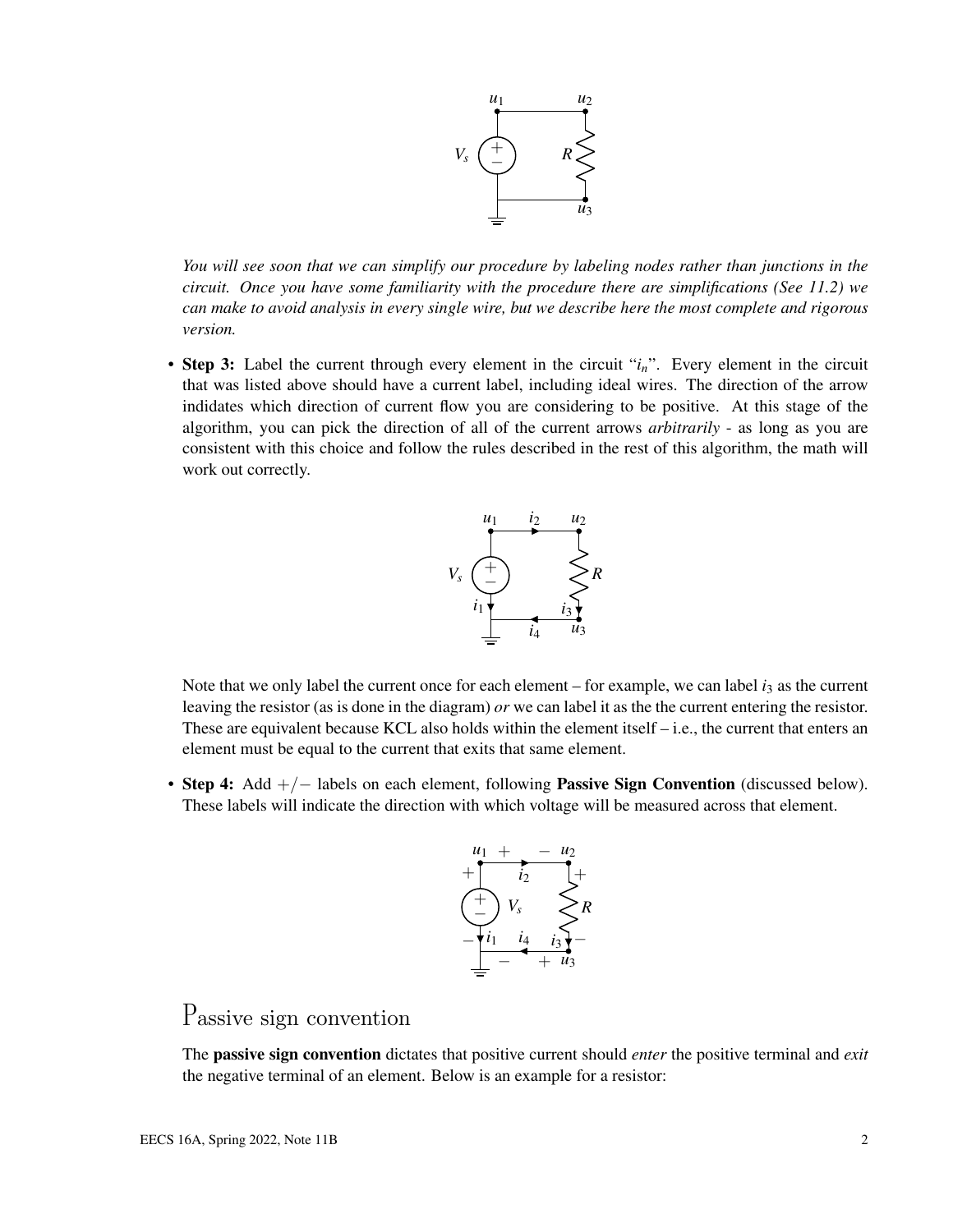

As long as this convention is followed consistently, it does not matter which direction you arbitrarily assigned each element current to; the voltage referencing will work out to determine the correct final sign. When we discuss *power* later in the module, you will see why we call this convention "passive."

At this stage in the circuit analysis algorithm, we find that there are several unknowns labelled on our circuit. These are:  $i_1$ ,  $i_2$ ,  $i_3$ ,  $i_4$ ,  $u_1$ ,  $u_2$ ,  $u_3$ .

• Step 5: Use KCL to write equations with our unknowns.

Let's begin by writing KCL equations for every junction in the circuit.

$$
i_1 + i_2 = 0
$$

$$
-i_2 + i_3 = 0
$$

$$
-i_3 + i_4 = 0
$$

$$
-i_4 - i_1 = 0
$$

Notice the last equation we get is linearly dependent with the first three - you can see this by adding all three of the first equations to each other and multiplying the entire result by -1. We will therefore omit this equation. Note that in general, if you use KCL at every junction, you will get one linearly dependent equation, and so you can typically simply skip one junction; skipping the junction that has been labeled as ground is a common choice.

• Step 6: Use the IV relationships of each of the elements.

We know that the difference in potentials across the voltage source must be the voltage on the voltage source. We also know that the voltage across the resistor is equal to the current times the resistance, from Ohm's Law. For the wires, we know the difference in potential is 0. Thus, we have the following equations:

$$
u_1 - 0 = V_s
$$
  
\n
$$
u_1 - u_2 = 0
$$
  
\n
$$
u_2 - u_3 = Ri_3
$$
  
\n
$$
u_3 - 0 = 0
$$

Since  $u_3$  a junction connected to ground,  $u_3$  is simply 0. Again, this shows that it is not always necessary to label all junctions (see 11.2 below).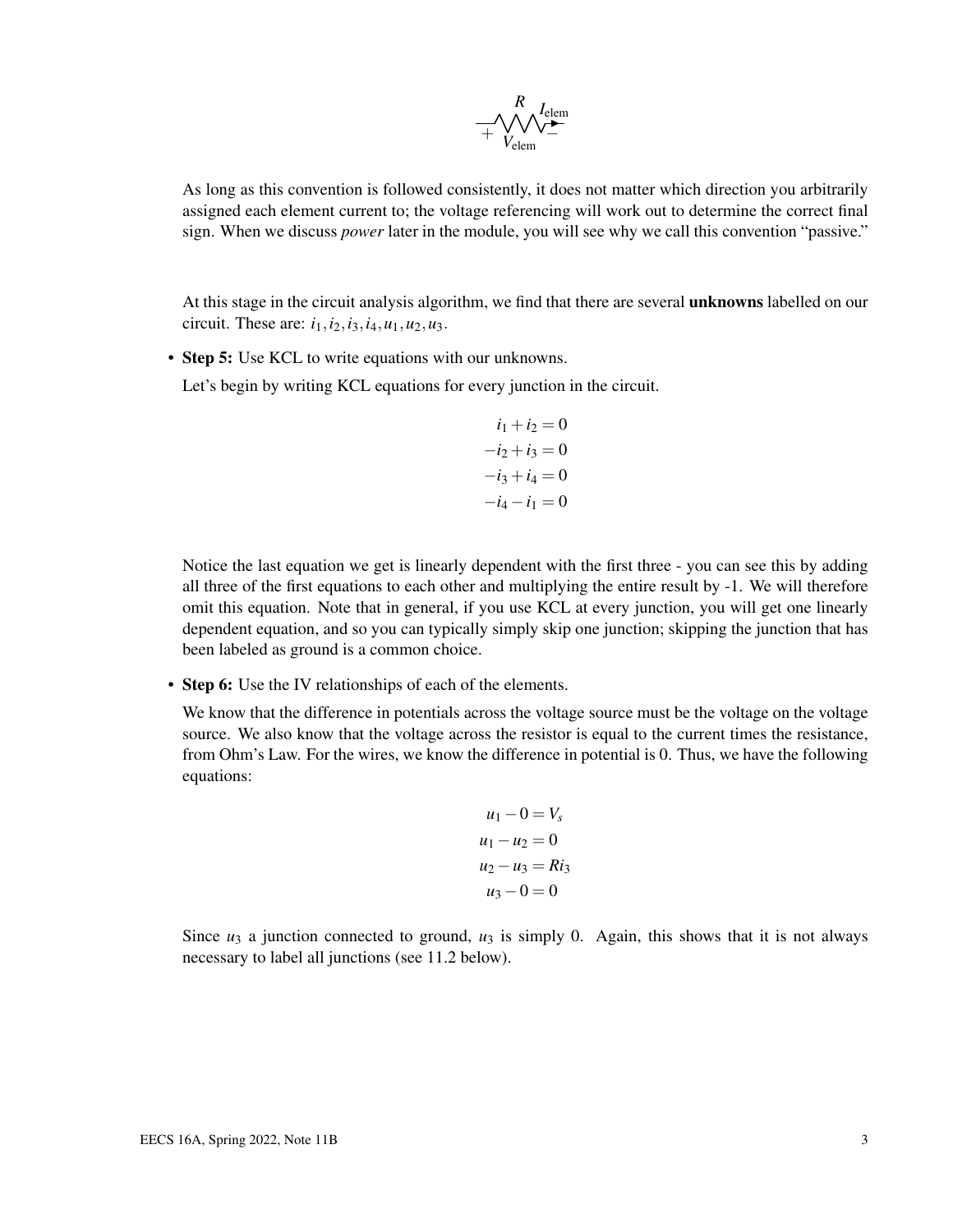• Step 7: Simplify your equations and solve. Let's take a look at all our equations.

$$
i_1 + i_2 = 0
$$
  
\n
$$
-i_2 + i_3 = 0
$$
  
\n
$$
-i_3 + i_4 = 0
$$
  
\n
$$
-i_4 - i_1 = 0
$$
  
\n
$$
u_1 - 0 = V_s
$$
  
\n
$$
u_1 - u_2 = 0
$$
  
\n
$$
u_2 - u_3 = Ri_3
$$
  
\n
$$
u_3 - 0 = 0
$$

Recall that we noticed the fourth equation is linearly dependent with the first three, so we will omit this equation since it will not present any new information to solve our system. Simplifying our equations, we now have:

$$
i_1 + i_2 = 0
$$
  
\n
$$
-i_2 + i_3 = 0
$$
  
\n
$$
-i_3 + i_4 = 0
$$
  
\n
$$
u_1 = V_s
$$
  
\n
$$
u_1 = u_2
$$
  
\n
$$
u_2 - u_3 = Ri_3
$$
  
\n
$$
u_3 = 0
$$

Simplifying the last four equations, we get:

$$
u_1 = V_s
$$
  
\n
$$
u_2 = V_s
$$
  
\n
$$
u_2 = Ri_3
$$
  
\n
$$
u_3 = 0
$$

These values make sense.  $u_1$  and  $u_2$  are both connected to  $V_s$  by a wire, thus  $u_1 = u_2 = V_s$ . The junction  $u_3$  is connected to ground by a wire, thus  $u_3 = 0$ . Finally, we can find  $i_3 = u_2/R = V_s/R$ .

Knowing *i*<sub>3</sub> we can use substitution and find that  $i_4 = i_2 = -i_1 = V_s/R$ . Using substitution, we have found all uknowns.

*Note that at this step, if your system of equations is too complex, you may also choose to use a different method of finding solutions to your unknowns (discused in the next section).*

Will we always have as many equations as we do unknowns? If a circuit has *m* elements in it and *n* junctions, there will be (*n*−1) *u*'s (since we have defined one of them as ground/zero), and *m* currents (one for each element). Since each element has a defining I-V relationship, Step 6 will provide us with *m* equations. Similarly, with *n* junctions, we will get (*n*−1) linearly independent KCL equations from Step 5. This holds true if we use label nodes instead of junctions (see 11.2).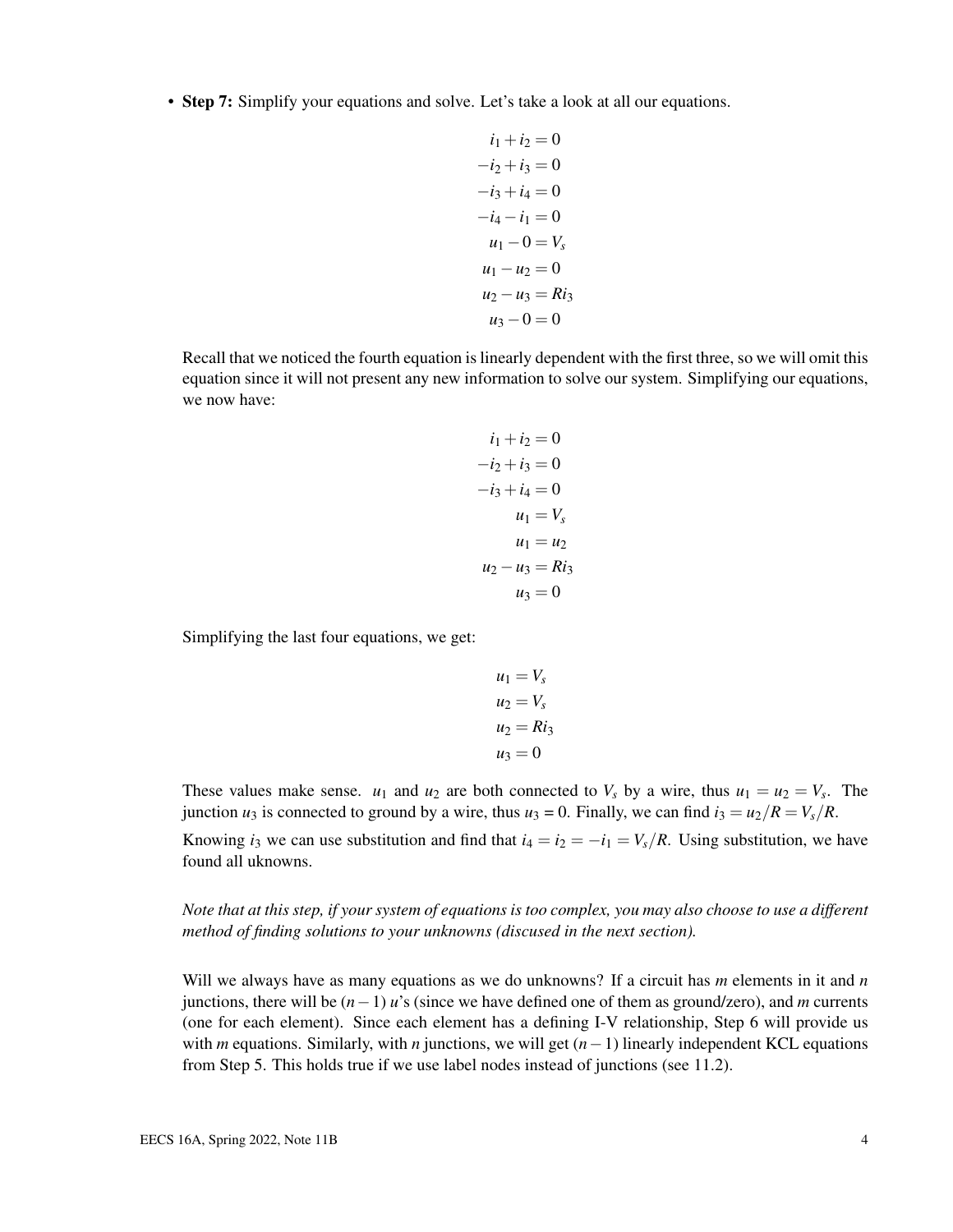#### Circuit Analysis with Matrices

Alternatively, we can perform circuit analysis using linear algebra techniques we have learned. Note that this approach is essentially the same as the steps presented previously. However, here we are approaching the problem with the intent of using matrices to analyze our circuit. In more complex circuits, this method will be very useful (see 11.3 Example).

• Goal: The goal is to set up the relationship  $A\vec{x} = \vec{b}$ , where  $\vec{x}$  is comprised of the unknown circuit variables we want to solve for (currents and node potentials – that is, the *i*'s and *u*'s). A will be an  $n \times n$  matrix where *n* is equal to the number of unknown variables. For the circuit above, we have 3 unknown potentials (*u*) and 4 unknown currents (*i*), therefore we form a  $7 \times 7$  matrix.

$$
\begin{bmatrix} ? & ? & ? & ? & ? & ? \\ ? & ? & ? & ? & ? & ? \\ ? & ? & ? & ? & ? & ? \\ ? & ? & ? & ? & ? & ? \\ ? & ? & ? & ? & ? & ? \\ ? & ? & ? & ? & ? & ? \\ ? & ? & ? & ? & ? & ? \\ ? & ? & ? & ? & ? & ? \\ ? & ? & ? & ? & ? & ? \end{bmatrix} \begin{bmatrix} i_1 \\ i_2 \\ i_3 \\ i_4 \\ u_1 \\ u_2 \\ u_3 \end{bmatrix} = \begin{bmatrix} ? \\ ? \\ ? \\ ? \\ ? \\ ? \\ ? \end{bmatrix}
$$

Here is the circuit again after Step 4.



• Alternative Step 5: Use KCL to fill in as many Linearly Independent rows of A and  $\vec{b}$  as possible. Let's begin by writing KCL equations for every junction in the circuit.

$$
i_1 + i_2 = 0
$$
  

$$
-i_2 + i_3 = 0
$$
  

$$
-i_3 + i_4 = 0
$$
  

$$
-i_4 - i_1 = 0
$$

Notice the last equation we get is linearly dependent with the first three - you can see this by adding all three of the first equations to each other and multiplying the entire result by -1. In order to end up with a square and invertible A matrix, we will therefore omit this equation. Note that in general, if you use KCL at every junction, you will get one linearly dependent equation, and so you can typically simply skip one junction; skipping the junction that has been labeled as ground is a common choice.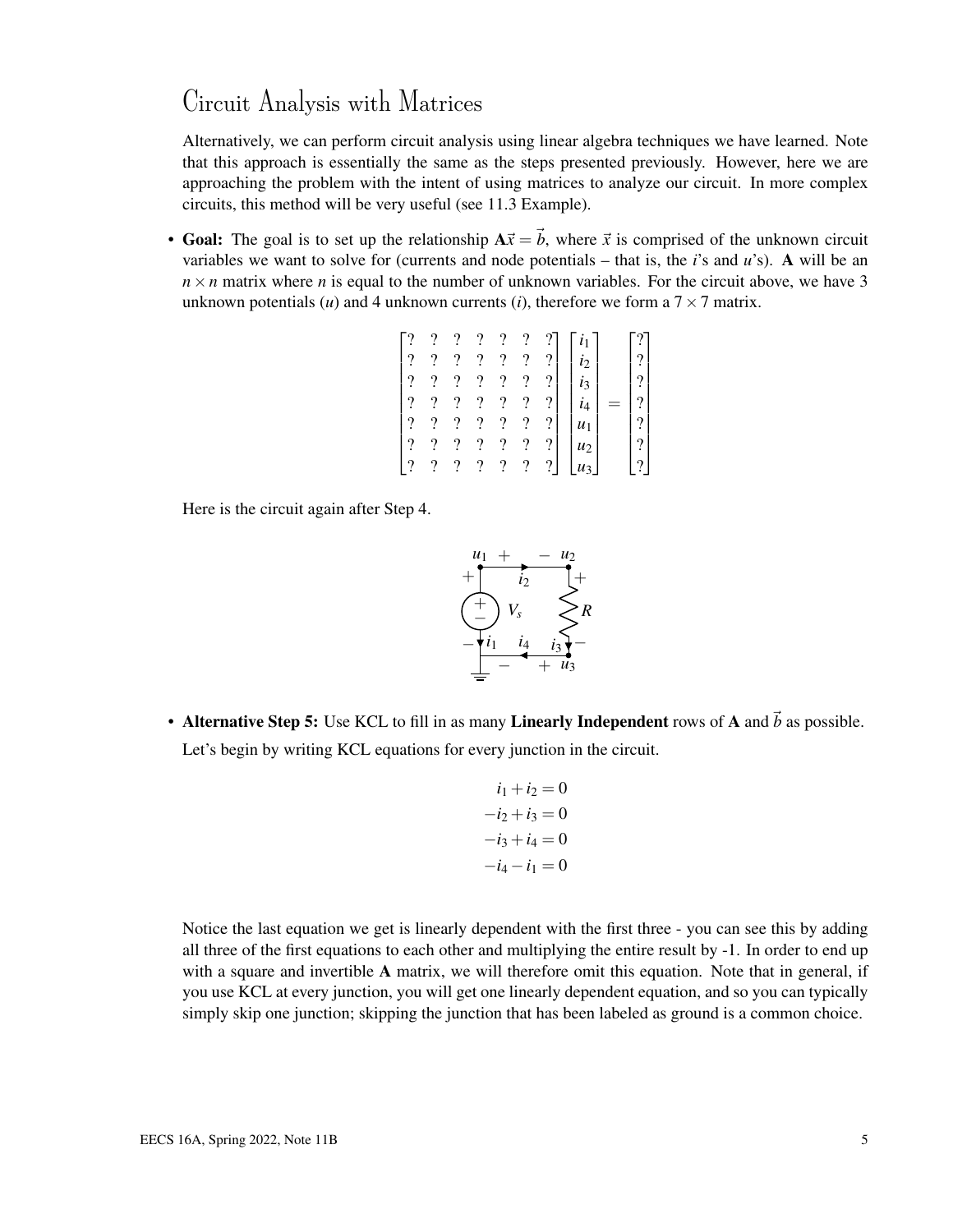Now we put these equations in matrix form:

|          | 0                        | $\boldsymbol{0}$         |                          |                          |               |                                    |     |                        |
|----------|--------------------------|--------------------------|--------------------------|--------------------------|---------------|------------------------------------|-----|------------------------|
|          |                          | $\boldsymbol{0}$         | $\boldsymbol{0}$         | $\boldsymbol{0}$         |               | $\begin{array}{c} i_2 \end{array}$ |     |                        |
|          |                          |                          | $\boldsymbol{0}$         | $\boldsymbol{0}$         |               | $i_3$                              |     |                        |
| 7        | $\overline{\mathcal{L}}$ | $\overline{?}$           | $\overline{\mathcal{L}}$ | $\overline{\mathcal{L}}$ | ?             |                                    | $=$ | $\overline{?}$         |
| $\gamma$ | $\overline{\mathcal{L}}$ | $\cdot$                  | $\overline{\mathcal{L}}$ | $\overline{\mathcal{L}}$ | ?             | $u_1$                              |     | $\left  \cdot \right $ |
| ິດ       | $\overline{\mathcal{L}}$ | $\overline{\mathcal{L}}$ | $\overline{\mathcal{L}}$ | $\overline{\mathcal{L}}$ | ?             | $u_2$                              |     | $\mathcal{P}$          |
| ?        | $\overline{\mathcal{L}}$ | $\overline{\mathcal{L}}$ | $\overline{\mathcal{C}}$ | $\overline{\mathcal{L}}$ | $\frac{1}{2}$ | $1u_3$ <sup>1</sup>                |     | $\left  \cdot \right $ |

• Alternative Step 6: Use the IV relationships of each of the elements to fill in the remaining equations (rows of **A** and values of  $\vec{b}$ ).

In this example, we need four more linearly independent equations, and there are four circuit elements, each with their own IV relationship (this is not a coincidence, as will be explained shortly). We use what we know about each element to form four more equations.

We know that the difference in potentials across the voltage source must be the voltage on the voltage source. We also know that the voltage across the resistor is equal to the current times the resistance, from Ohm's Law. For the wires, we know the difference in potential is 0. Thus, we have the following equations:

$$
u_1 - 0 = V_s
$$
  
\n
$$
u_1 - u_2 = 0
$$
  
\n
$$
u_2 - u_3 = Ri_3
$$
  
\n
$$
u_3 - 0 = 0
$$

After filling in these equations, our matrix is:

|          |          |                                     | $\mathbf{0}$ |                |                |                       |                |
|----------|----------|-------------------------------------|--------------|----------------|----------------|-----------------------|----------------|
|          |          |                                     | $0 \quad 0$  | $\overline{0}$ | 0              | $i_2$                 |                |
|          |          |                                     | $1\quad 0$   | $\overline{0}$ | 0 <sup>1</sup> | $i_3$                 |                |
|          |          |                                     | $0\quad1$    | $\overline{0}$ | 0 <sup>1</sup> | $i_4$                 | $V_s$          |
|          | 0        | $\begin{matrix} 0 & 1 \end{matrix}$ |              | $-1$           | 0 <sup>1</sup> | $u_1$                 | $\overline{0}$ |
|          | $-R$ 0 0 |                                     |              |                |                | $ u_2 $               | $\overline{0}$ |
| $\Omega$ | 0        |                                     | $0 \quad 0$  | $\overline{0}$ | $\mathbf{1}$   | $\lfloor u_3 \rfloor$ | $+0+$          |

• Step 7: Solve.

At this point the analysis procedure is effectively complete - all that's left to do is solve the system of linear equations (by applying Gaussian Elimination, inverting A, computationally, etc.) to find the values for the *u*'s and *i*'s.

$$
\begin{bmatrix} i_1 \\ i_2 \\ i_3 \\ i_4 \\ u_1 \\ u_2 \\ u_3 \end{bmatrix} = \begin{bmatrix} -V_s/R \\ V_s/R \\ V_s/R \\ V_s/R \\ V_s \\ V_s \\ V_s \\ 0 \end{bmatrix}
$$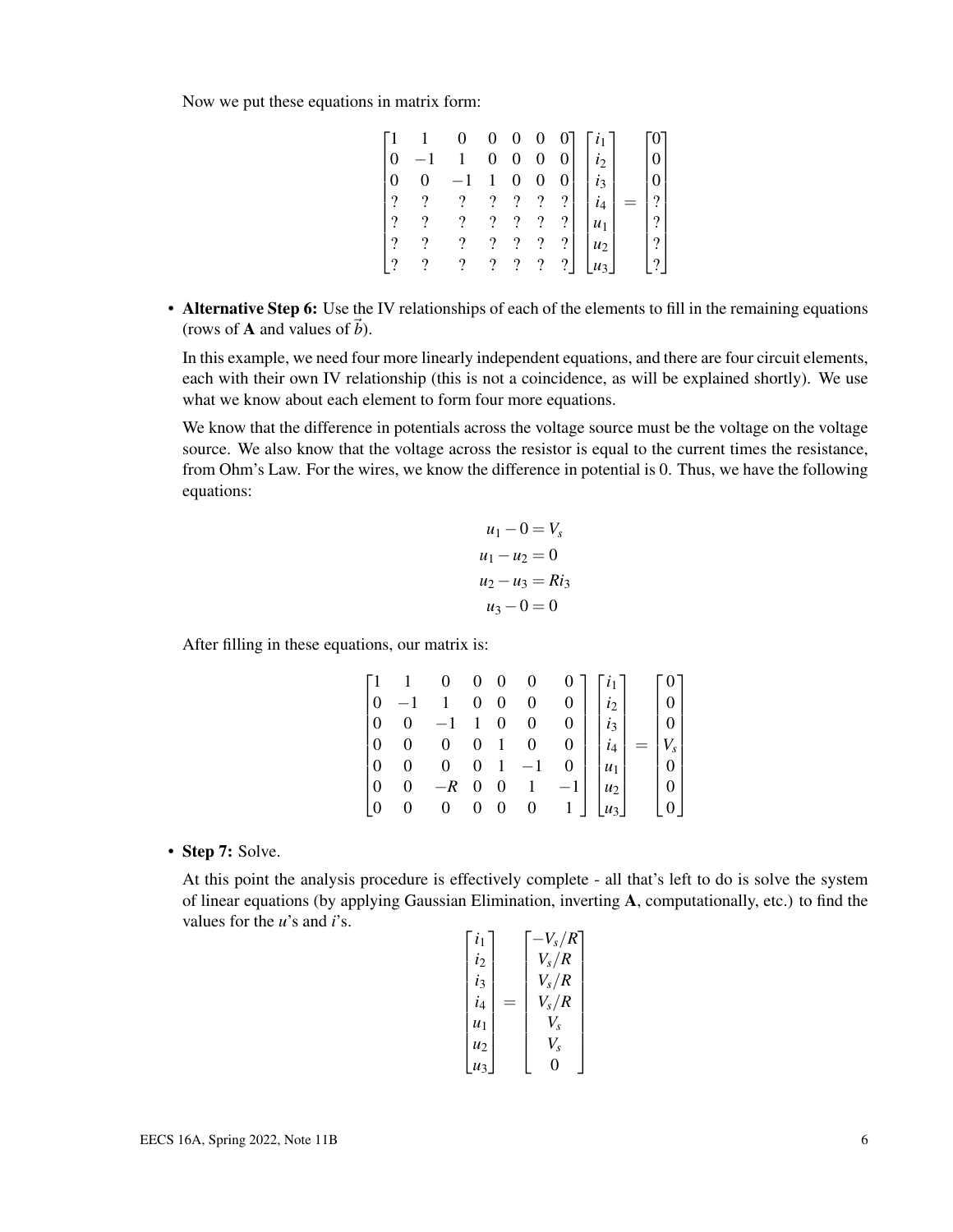# 11.2 Simplifying the Circuit Analysis Procedure

While the analysis procedure we described in the previous section will always work, and introducing the procedure at this level of comprehensiveness is necessary to ensure that one can always follow it successfully, as is most likely clear, even for very simple circuits the procedure will quickly involve a large number of variables and hence large matrices. Fortunately, we can substantially reduce the number of variables by noticing two things:

- 1. There is no voltage drop across wires. Therefore, the node potentials at two ends of a wire are always equal.
- 2. When a junction involves only two elements, KCL tells us that the current flowing in through the first element must equal the current flowing out through the second element.

The next two sections describe in more detail how we can use these observations to simplify solving a circuit.

### 11.2.1 Labeling Nodes Instead of Junctions

Since wires always have zero voltage drop across them, there is no specific need for us to keep track of the voltage (relative to ground) on the two sides of a wire separately. In other words, all of the junctions that are connected to each other by wires can be labeled with a single voltage variable *u*. A set of such junctions connected to each other only via wires is defined as a node. (Formally, a node is defined as a region of the circuit that is "equipotential" - i.e., that has no voltage drop across it - but since there is no voltage drop across wires, this is exactly the same as our earlier criteria.)

As an example, let's consider the circuit we were analyzing, but return to Steps 1 and 2. As shown below, the junctions previously labeled as  $u_3$  and ground are connected by a wire and are therefore a single node. We can label that entire node as ground. Similarly, the junctions previously labeled as  $u_1$  and  $u_2$  are also connected by a wire, so are also a single node. We can label that entire node as *u*1.



When we followed the original analysis procedure where we labeled *junctions*, we ended up with three unknown  $u$ 's; by labeling only the *nodes*, we have simplified down to a single unknown  $u(u_1)$ . In general, since wires are abundant in circuit diagrams, labeling only the nodes (instead of the junctions) will substantially reduce the number of variables.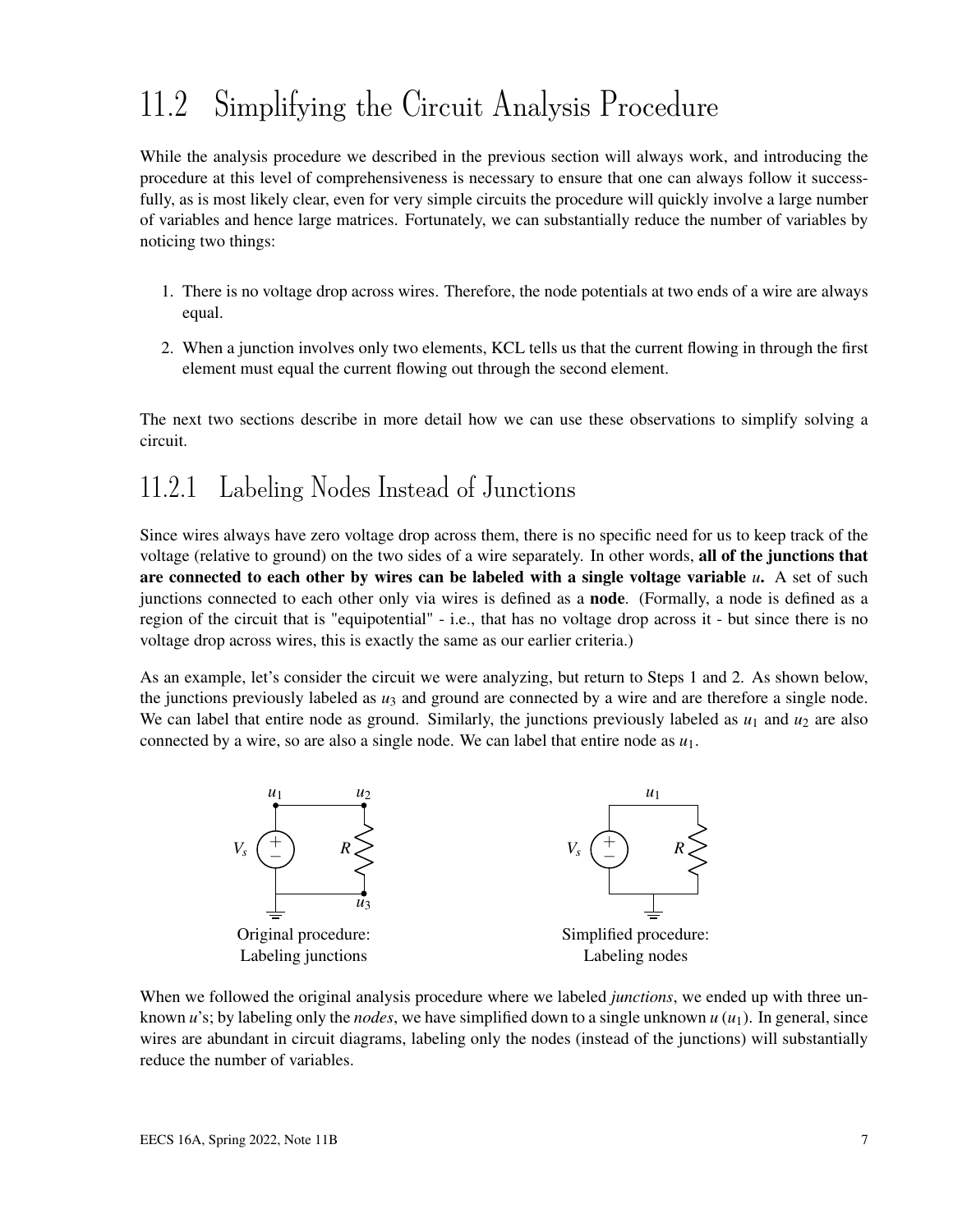### 11.2.2 Trivial Junctions

We define a **trival junction** to be a junction connecting only two elements. KCL dictates that the current entering the junction must be equal to the current exiting. Since there are only two elements, it follows that the two currents must be equal (as long as we label the direction of current flow to be the same – if not, the currents will simply be opposite in sign).

Therefore, another simplification to our analysis procedure is to label the currents only in the non-wire elements in our circuit. (Sometimes these currents are called *branch currents*). We can later find the current in any given wire by looking for a trivial junction between the wire and a non-wire element. When we use KCL, we can now consider *nodes* (instead of junctions) — i.e. the current flowing into the node is equal to the current leaving the node.

Returning to our example, if we repeat Step 3 (and assume labeled nodes rather than junctions, as explained in the previous section), we would now label only the current through the two non-wire elements: the voltage source and the resistor.



With this simplified approach, when we get to Step 5 (KCL), we would apply KCL at the node  $u_1$ , which would result in the equation:

$$
-i_1 - i_2 = 0 \tag{1}
$$

## 11.2.3 Summary of Simplified Procedure

By labeling nodes instead of junctions and labeling currents in non-wire elements only, we can greatly reduce the number of variables in our circuit analysis procedure, so this is what we will do in the future. Here's a summary of the steps:

- **Step 1:** Pick a **node** and label it as  $u = 0$  ("ground"), meaning that we will measure all of the voltages in the rest of the circuit relative to this point.
- Step 2: Label all remaining nodes as some "*ui*", representing the voltage at each node relative to the ground node.
- Step 3: Label the current through every non-wire element in the circuit "*in*".
- Step 4: Add  $+/-$  labels (indicating direction of voltage measurement) on each non-wire element by following the passive sign convention.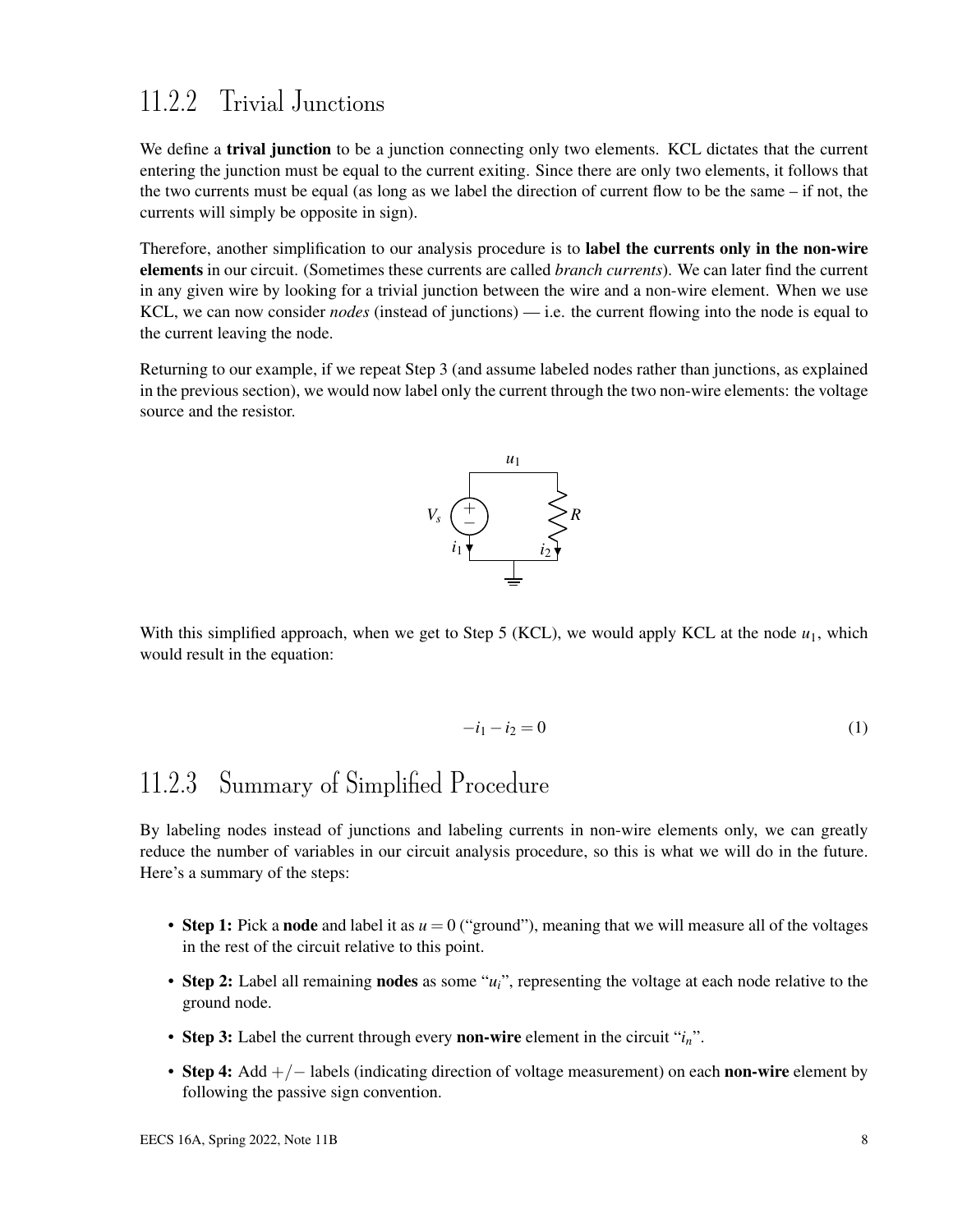- Step 5: Use KCL to write equations at the labelled nodes.
- Step 6: Use Ohm's Law to write IV relationships of non-wire elements.
- Step 7: Solve system of equations using substitution.

#### 11.2.4 Summary of Matrix-Oriented Procedure

- Step 1 to 4: Same as the simplified procedure above.
- Goal The goal is to set up the relationship  $A\vec{x} = \vec{b}$ , where  $\vec{x}$  is comprised of the  $u_i$ 's and  $i_n$ 's defined in the previous steps.
- Step 5: If there are *n* nodes (including the ground node), use KCL on (*n*−1) nodes to fill in (*n*−1) rows of **A** and  $\vec{b}$ .
- Step 6: If there *m* non-wire elements, use the IV relationships of each non-wire element to fill in the remaining *m* equations (rows of **A** and values of  $\vec{b}$ ).
- Step 7: Solve with your favorite technique from linear algebra!

## 11.3 Example

### 11.3.1 Objective

Find all voltages (and currents) in an electronic circuit.

### 11.3.2 Procedure

The method proceeds steps described, illustrated below for the following example circuit:



#### • Step 1: Reference Node

Select a reference (ground) node. Any node can be chosen for this purpose. In this example, we choose the node at the bottom of the circuit diagram.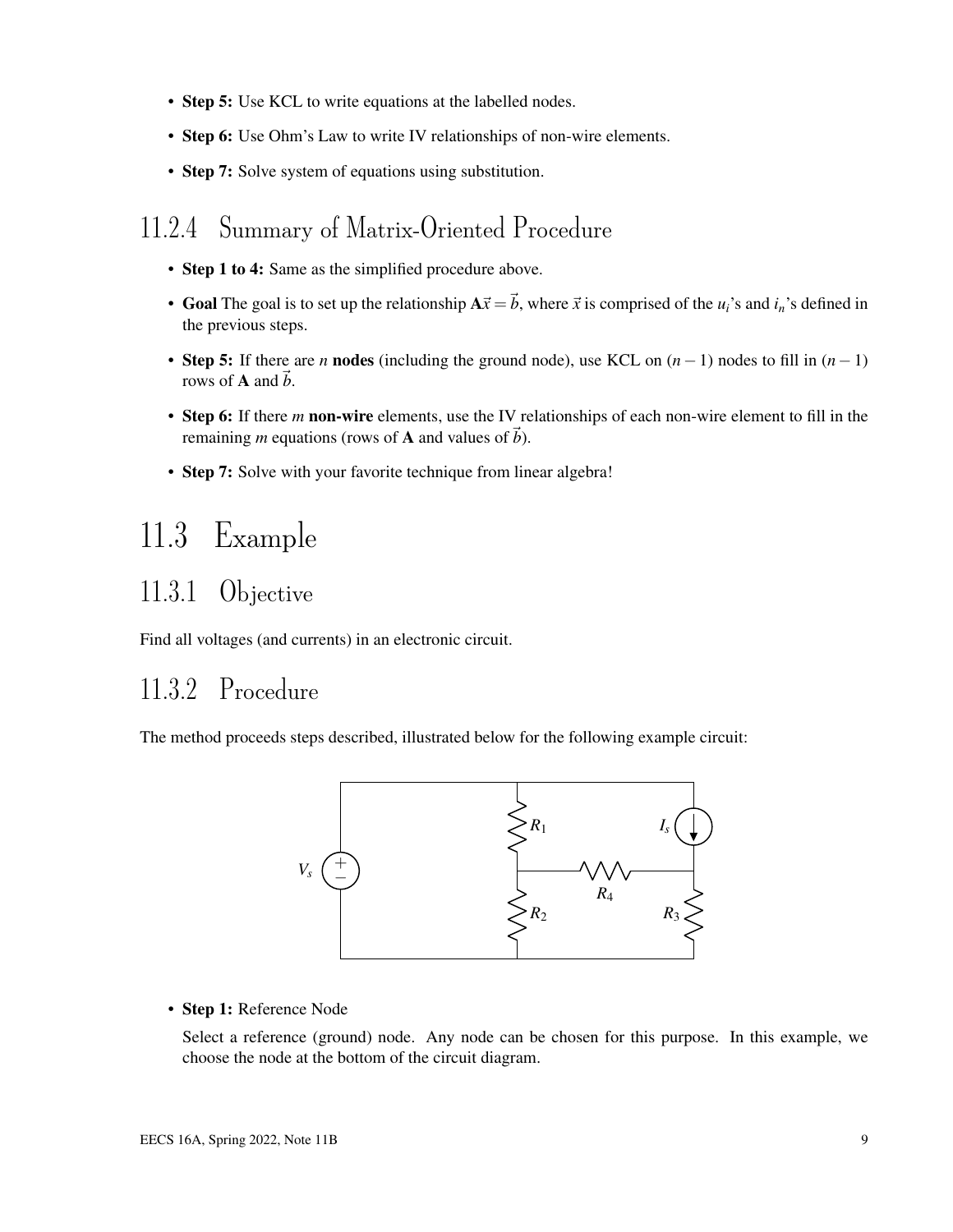

• Step 2: Label Nodes First lets look at the nodes with voltage set by Voltage Sources. Voltage sources set the voltage of the node they are connected to. In the example, there is only one source,  $V_s$ , and we label the corresponding source  $u_1$  (names are arbitrary, but must be unique).



Now we label all remaining nodes in the circuit except the reference. In this example there are two,  $u_2$  and  $u_3$ .



• Step 3: Label currents through non-wire elements

The direction is arbitrary (top to bottom, bottom to top, it won't matter, but stick with your choice in subsequent steps). Then mark the element voltages following the passive sign convention discussed on the following page.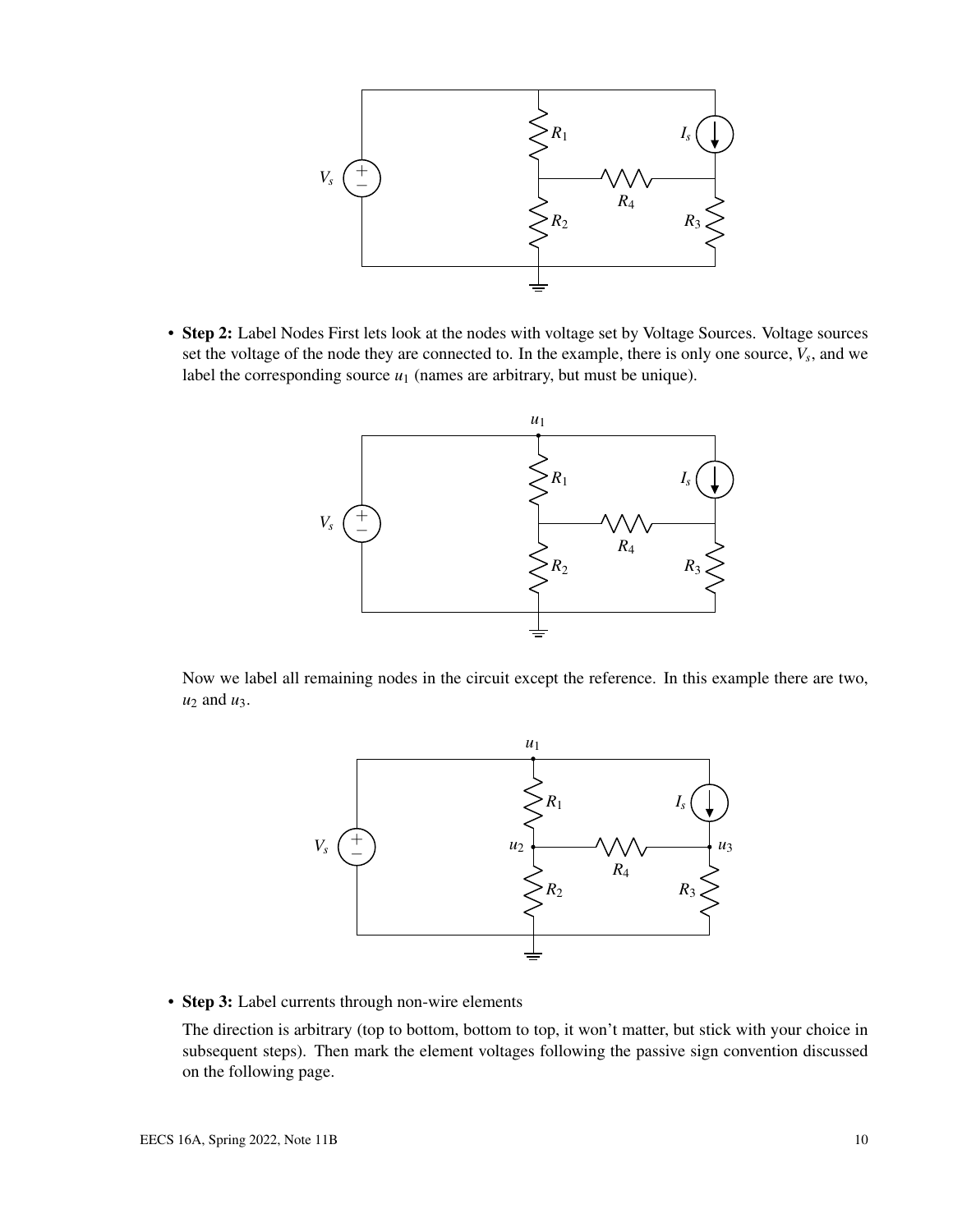

• Step 4: Label element potentials based on passive sign convention.

The element voltage for  $I_s$  is not marked in the example since it will not be needed in the calculations below. Same for the voltage source. There is no harm in marking those, too.



#### • Step 5: KCL Equations

Write KCL equations for all nodes with unknown voltage,  $u_2$  and  $u_3$  in the example. Refer to Note 11A for a reminder of how to write KCL equations.

At  $u_2$  we get (sum of all currents entering the node equals sum of currents exiting):

$$
I_{R_1} = I_{R_2} + I_{R_4}
$$

Similar for  $u_3$ :

$$
I_{R_4}+I_{I_s}=I_{R_3}
$$

#### • Step 6: Element IV Relationships

Find expressions for all element currents in terms of voltage and element characteristics (e.g. Ohm's law) for all circuit elements except voltage sources. In the example there are five, *R*1, *R*2, *R*3, *R*4, *I<sup>s</sup>* .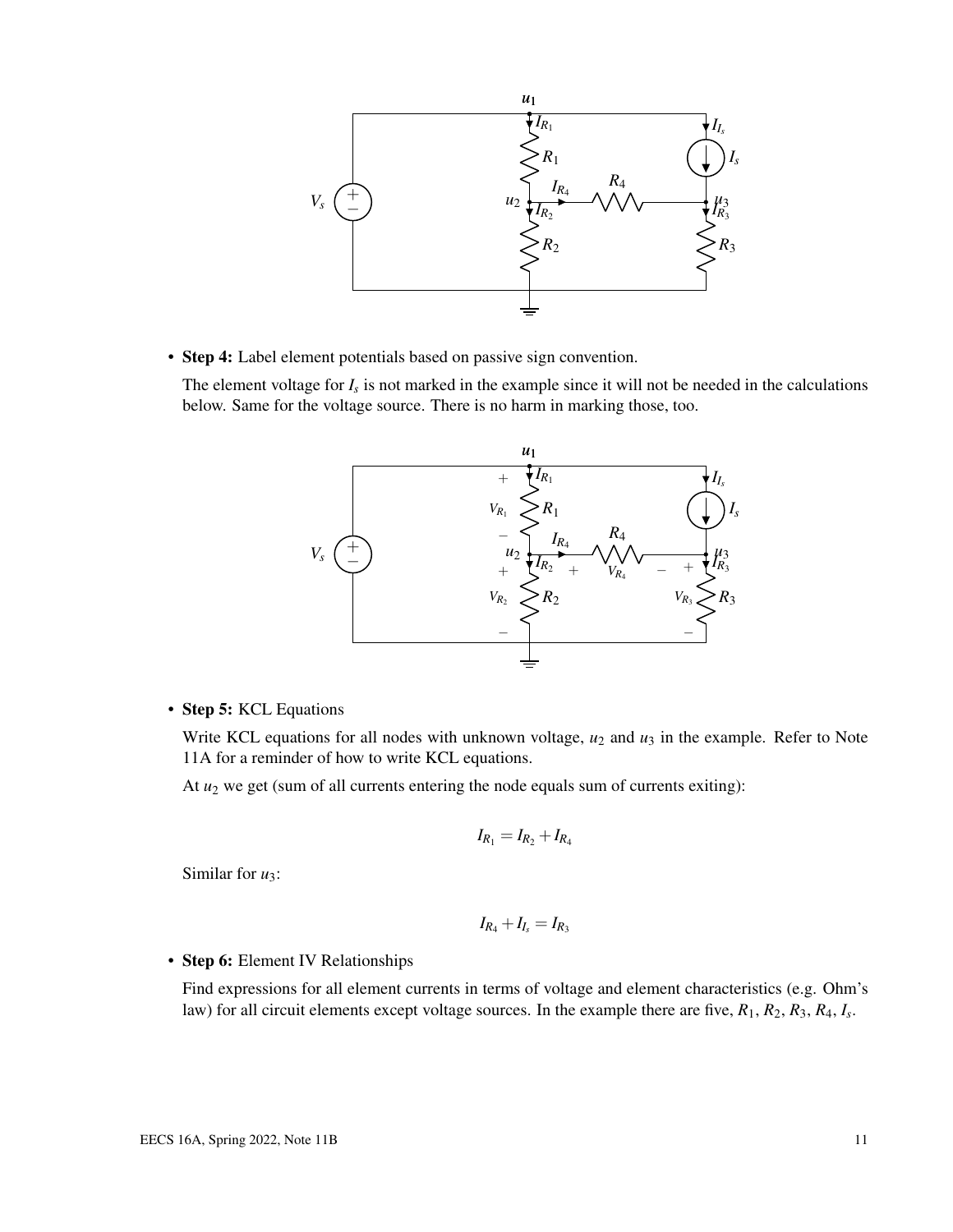Find expressions for element currents for all elements (except the voltage source) using their characteristics. Applying Ohm's law to the two resistors, we find that

$$
I_{R_1} = \frac{V_{R_1}}{R_1}
$$
  
\n
$$
I_{R_2} = \frac{V_{R_2}}{R_2}
$$
  
\n
$$
I_{R_3} = \frac{V_{R_3}}{R_3}
$$
  
\n
$$
I_{R_4} = \frac{V_{R_4}}{R_4}
$$
  
\n
$$
I_{I_s} = I_s
$$

We also have

$$
u_1=V_s.
$$

• Step 7: Solve

We can substitute all element voltages in your step 6 equations with node voltages. For example,  $V_{R_1} = u_1 - u_2 = V_s - u_2$  and  $V_{R_2} = u_2 - 0 = u_2$ .

$$
I_{R_1} = \frac{V_s - u_2}{R_1}
$$

$$
I_{R_2} = \frac{u_2}{R_2}
$$

$$
I_{R_3} = \frac{u_3}{R_3}
$$

$$
I_{R_4} = \frac{u_2 - u_3}{R_4}
$$

$$
I_{I_s} = I_s
$$

Now we substitute the expressions derived into the KCL equations from Step 5.

$$
\frac{V_s - u_2}{R_1} = \frac{u_2}{R_2} + \frac{u_2 - u_3}{R_4}
$$

$$
I_s + \frac{u_2 - u_3}{R_4} = \frac{u_3}{R_3}
$$

Let's make this a bit nicer by grouping the unknowns  $(u_2 \text{ and } u_3)$  on the left side and the known terms on the right:

$$
u_2\left(\frac{1}{R_1} + \frac{1}{R_2} + \frac{1}{R_4}\right) + u_3\left(-\frac{1}{R_4}\right) = \frac{V_s}{R_1}
$$

$$
u_2\left(-\frac{1}{R_4}\right) + u_3\left(\frac{1}{R_3} + \frac{1}{R_4}\right) = I_s
$$